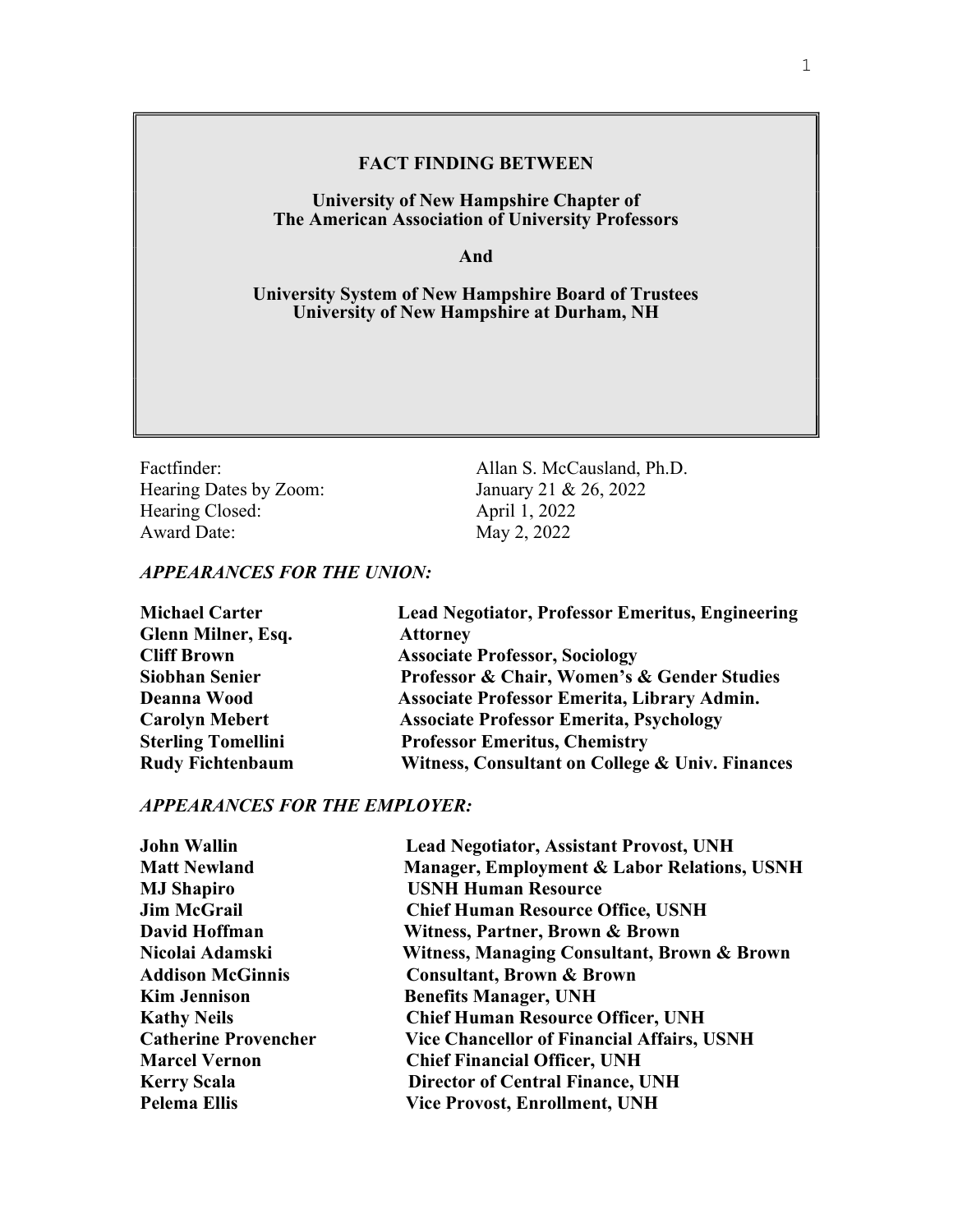## The greatest journey anyone can take is to see the world through the eyes of another. Proust

## Introduction

I want to acknowledge up front the frame of reference, or background, under which these negotiations have been taking place since February of 2020. The Parties have been, and are, facing some strong headwinds. On the one hand demographic forces are, and have been, pushing down the pool of potential students available to enter the University. This is making it very challenging for the University System of New Hampshire (USNH) and the University of New Hampshire at Durham (UNH) to meet their goals and budgets.

 The Covid-19 pandemic in 2020, layered on top of the adverse demographic forces, exacerbated the adverse situation by negatively impacting enrollment and finances (University Exhibit 8). However, it is important to note that the Covid situation has improved with the availability of vaccines. The situation regarding Covid-19 has improved substantially since February of 2020 when negotiations for this Collective Bargaining Agreement began.

 The recent surge in inflation to the highest level in forty years is another strong headwind. Inflation is, and has been, eroding the purchasing power of both University tuition and resident dollars, as well Faculty salaries. The fact that Faculty salaries have not been raised since July 1, 2019 (almost 3 years), compounds the problem for Faculty and the University. Having acknowledged the foregoing frame of reference/background for these negotiations up front, I will turn to the issues.

 The Parties have submitted issues in three areas in this Fact Finding: Salaries, Health Insurance and Benefits. The Parties have been negotiating this Collective Bargaining Agreement for over two years now and have heard the arguments many times. I shall not take the time and expense to belabor these issues by rehashing all the arguments of the Parties in their entirety. I will give the rationale behind each of my recommendations. The following deals with each issue that was presented at the Fact Finding Hearings.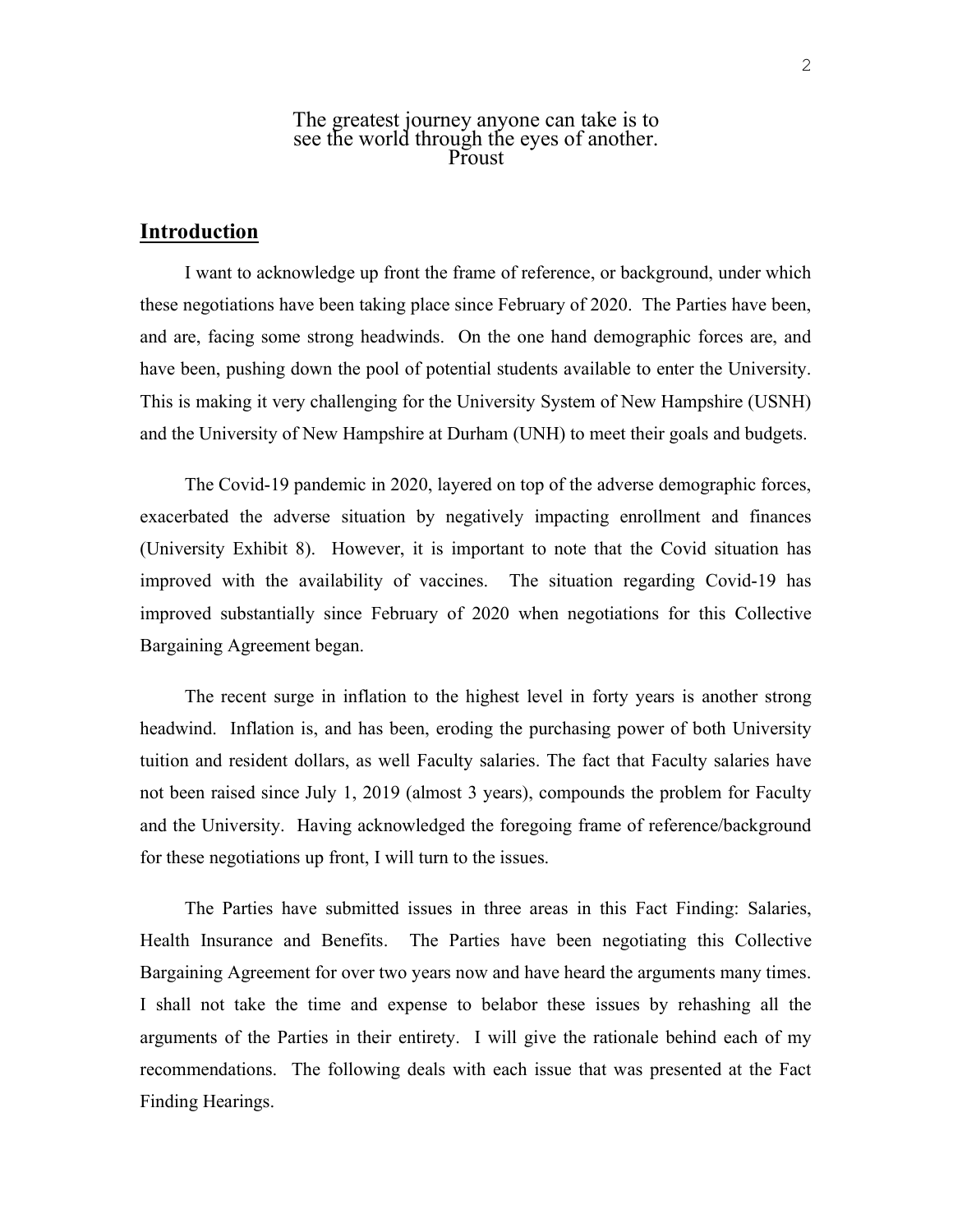Each Party is going to find recommendations in this Report that they are going to want to reject, as well as those they will want to accept. I would like to stress that this Report should be taken as a balanced whole. The weight of the recommendations has been based on the evidence and testimony presented.

## Issue #1--Article 16, Salary

Initiated by Association

## Recommendation:

### Salary Increases:

--- 2% upon signing of the Collective Bargaining Agreement

--- FY 2023: 2% on 7/1/2022 and 2% on 1/1/2023

--- FY 2024: 2% on 7/1/2023 and 2% on 1/1/2024

### Rationale:

 The Parties did not put forth a proposal for FY2024 (7/1/23-6/30/24). I have proposed the additional year (FY2024) to give the Parties a little respite from bargaining and allow time to see how the University's Pro Forma projections for FY2022 through FY2024 end up comparing to the actual enrollments and finances achieved (University Exhibit 8). I have split the salary increases for FY2023 and FY2024 into two six month increases to help with the University's cashflow. The 2% signing raise plus the two split 2% raises for FY2023 combined are less than what the rate of inflation was for calendar year 2021, and less than the current rate of inflation. These salary increases are also meant to help to offset the increased costs to Faculty of the changes in Faculty health insurance recommended below.

 There is no back pay per se, but 2% at signing and the increases for the two years should allow the University to stay competitive with the regional comparator group of eight universities, and help the Faculty catch up on their costs. Based on FY2021 the University salaries were competitive within the comparator group; but by no means the strongest; full professor salaries in particular are barely competitive (AAUP Exhibit 1). I did not find the comparator group of thirty-one universities spread across the country from coast to coast to be of much help. Especially given the University's prestigious classification as a Carnegie Foundation R1 (Very High Research Activity) institution. It was not made clear how many of the 31 universities in that comparator group are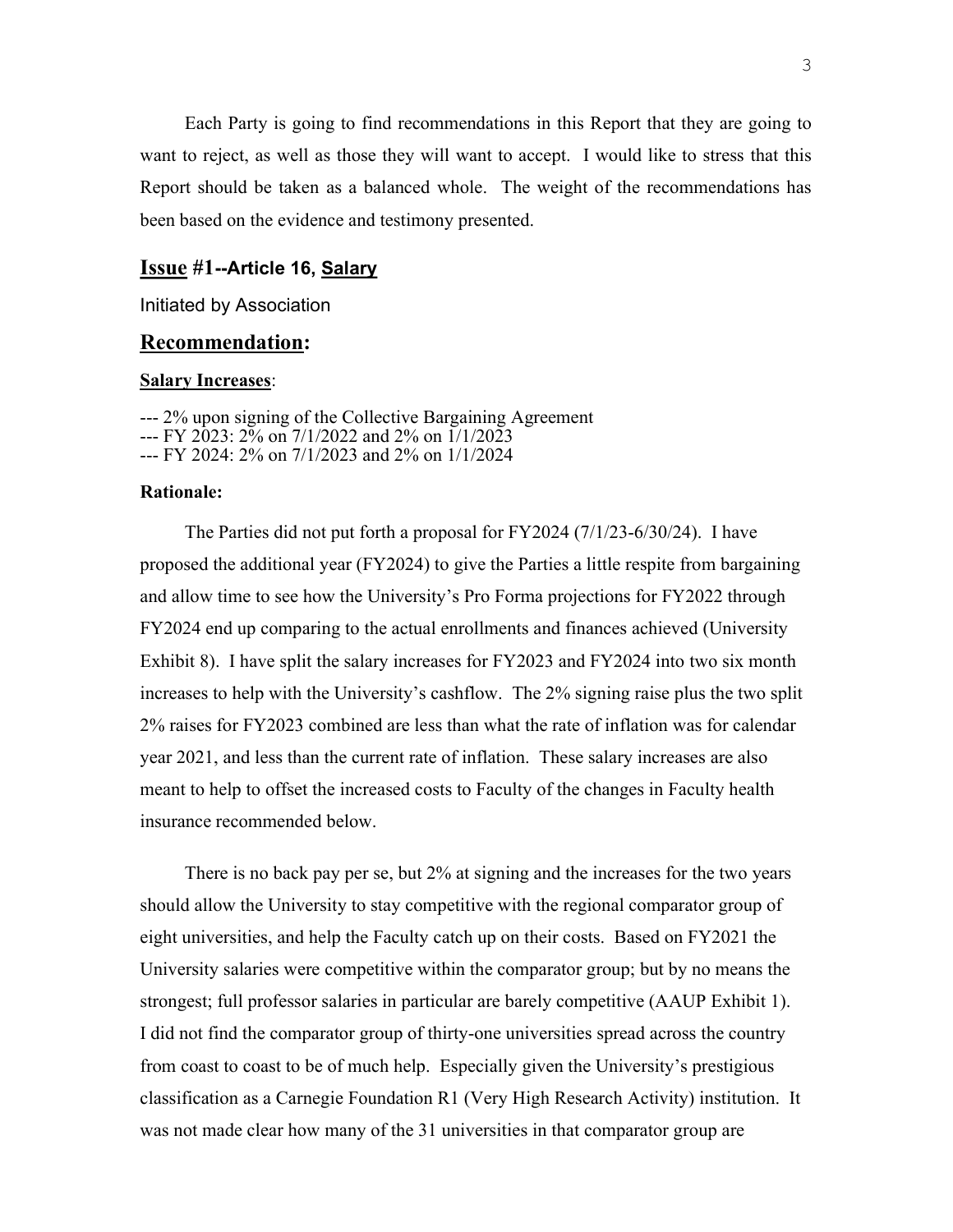Carnegie Foundation R1 research institutions. The University Faculty's research is an important source of external grant dollars, and recognition, for the University.

 Based on University Exhibits 8, 9 and 10, and the testimony of University personnel, Catherine Provencher, Marcel Vernon, Kerry Scala and Pelema Ellis, the University is in a stable to improving condition with a strong balance sheet. The testimony and evidence indicate that the University receives a low level of financial aid from the State of New Hampshire compared to most of the comparator group universities.

 University undergraduate applications increased by a little over 7% to 20,151 in the Fall of 2021, the highest in a decade. Enrollment also increased in the Fall of 2021 for the first time since the Covid-19 pandemic. However, enrollment is still down from years prior to the Covid-19 pandemic (University Exhibit 10, p.3). Pelema Ellis, Vice Provost for Enrollment at the University, testified that the increase in enrollment in the Fall of 2021 required an increase in student financial aid. Overall, the University and University System Administrations appear to be doing a good job handling a difficult situation.

 The University objected to Dr. Rudy Fichtenbaum's report being submitted into evidence by the Association (AAUP-UNH Exhibit 6). I find no reason to exclude Dr. Fichtenbaum's report. I reviewed the Report and found it interesting and thorough. Not surprisingly, I have spent more time with the University's financial documents and witnesses. However, it is worth noting that Dr. Fichtenbaum and Marcel Vernon, Chief Financial Officer for the University, both testified that over time the attrition of senior, higher paid, faculty will help alleviate some of the financial burdens caused by the declining pool of potential incoming students. The Covid Enhanced Retirement Program (CERP) that the Parties agreed to in July 2020 and was available only for the Academic Year 2020-2021 for certain age bracketed Faculty, helped move the attrition process along and should help strengthen finances going forward.

 The University did not propose any continuing salary increases. University Faculty salaries were last raised in July 2019, almost three years ago. The Association is sustained in its argument that given the current state of the economy—a low unemployment rate, rising wages, New Hampshire's relatively high median household income, and the uptick in inflation since July 2019—Faculty salaries should not continue to be frozen.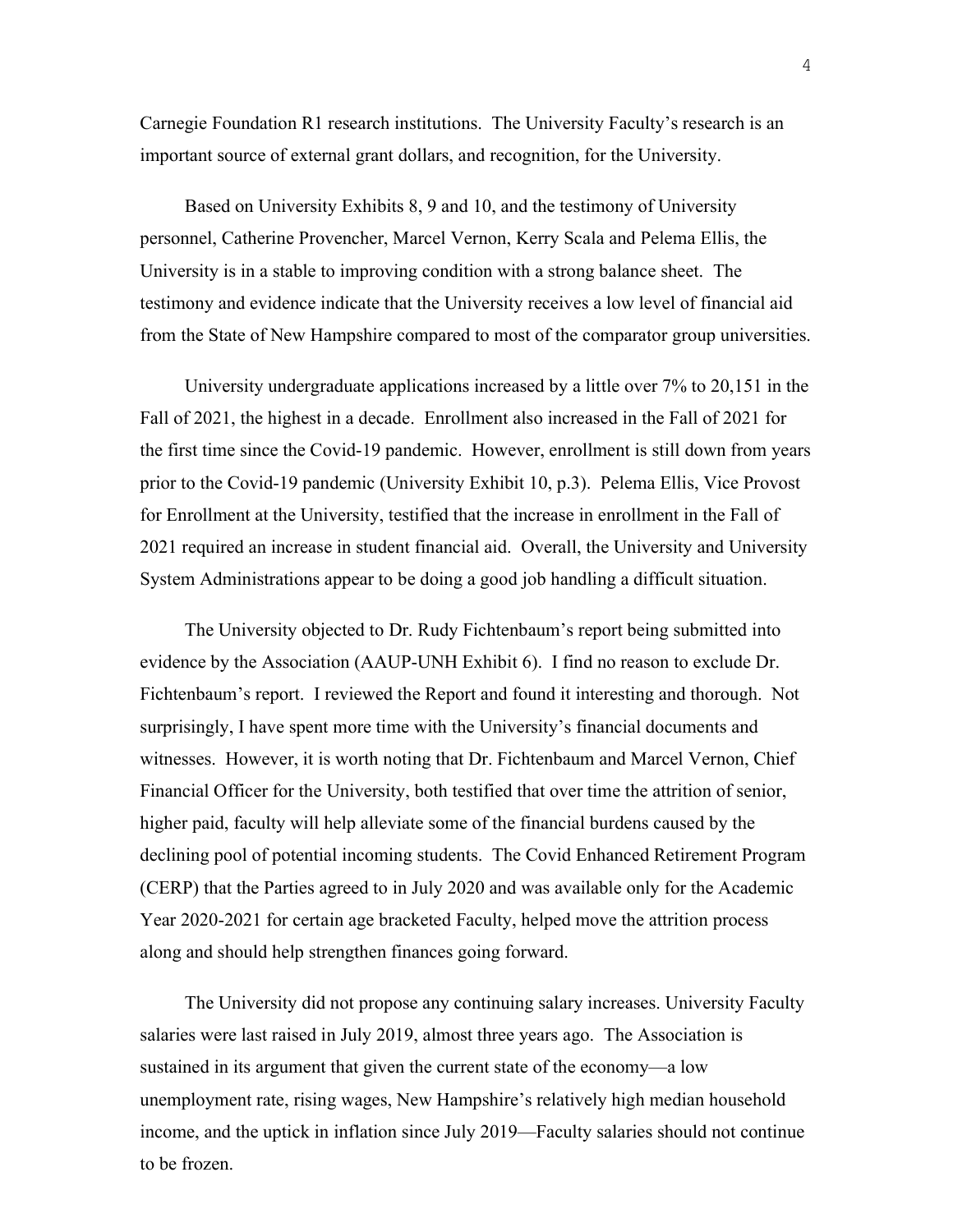### **Salary Floors:**

A 1.8% Increase per Fiscal Year for FY2023 and FY2024

| Rank         | Acad. Yr. Appt. FY2023 | Fiscal Yr. Appt. Fy2023 |
|--------------|------------------------|-------------------------|
| <u>Asst.</u> | \$71,900               | \$83,420                |
| Assoc.       | \$84,260               | \$97,540                |
| Prof.        | \$106,950              | \$124,070               |
|              |                        |                         |

| Rank         | Acad. Yr. Appt. FY2024 | Fiscal Yr. Appt. Fy2024 |
|--------------|------------------------|-------------------------|
| <u>Asst.</u> | \$73,194               | \$84,922                |
| Assoc.       | \$85,777               | \$99,296                |
| Prof.        | \$108,875              | \$126,303               |

## Rationale:

 The Salary Floor for FY2023 (7/1/22) is based on the Association's proposal. It is calculated by using a 1.8% increase per year from FY2020 Salary Floor. The Salary Floor for FY2024 represents a 1.8% increase over FY2023. The 1.8% Salary Floor increases recommended here are less than the 2% Salary Floor increases in the Keene State College Collective Bargaining Agreement running through FY2025.

 The University proposed to decrease the salary floors for FY2022 and Fy2023 from what they were in FY2020 (July 2019-June 2020). The evidence and testimony presented do not justify a roll back or freeze in the salary floors. Economic and employment circumstances have shifted a lot since the beginning of negotiations for this Collective Bargaining Agreement in February of 2020, which coincided with the onslaught of the pandemic in the winter/spring of 2020.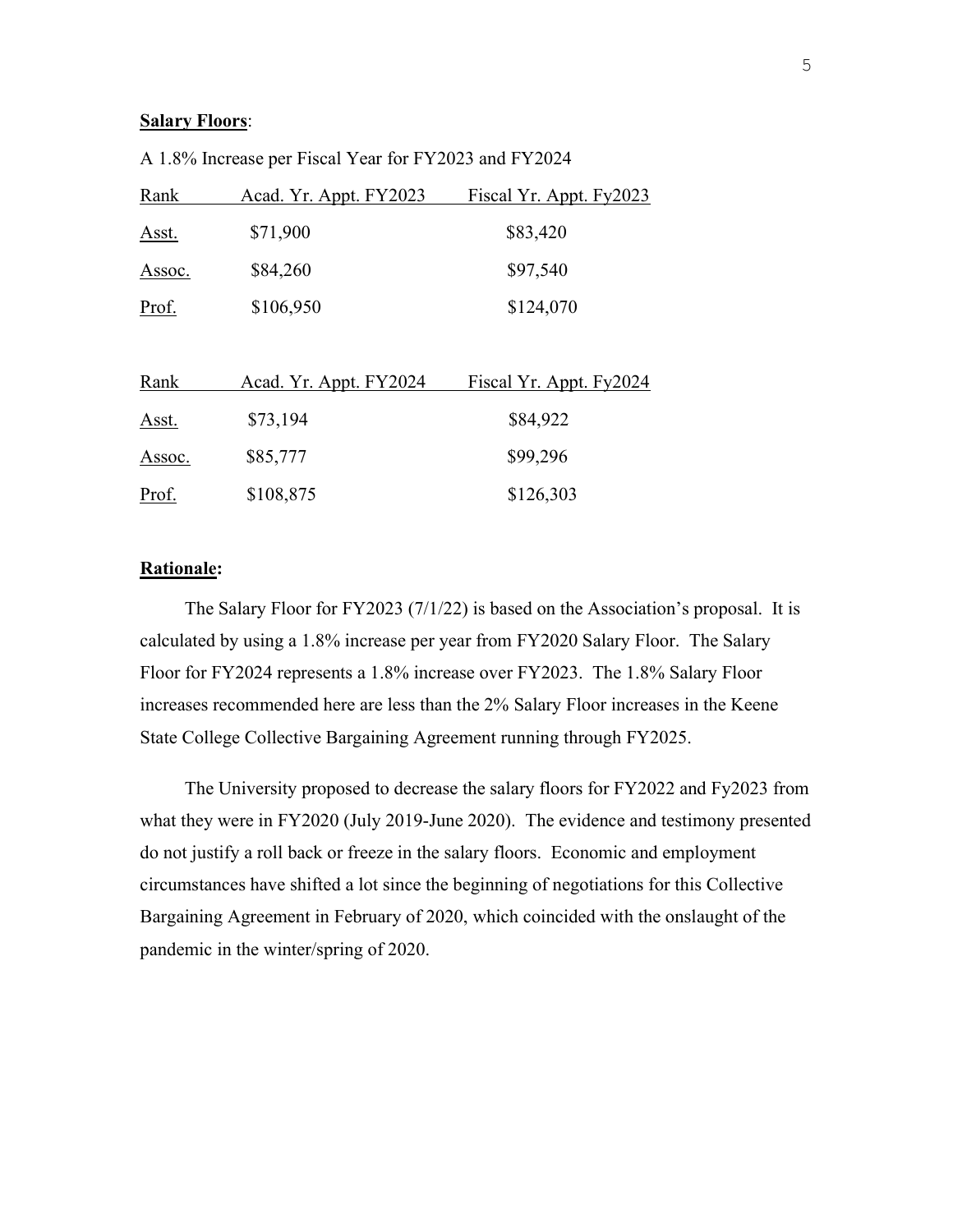### Promotion Increases:

| Rank                 | AY Appt. FY2023 | $FY$ Appt. $Fy2024$ |  |
|----------------------|-----------------|---------------------|--|
| Inst. to Asst.       | \$4,404         | \$4,492             |  |
| Asst. to Assoc.      | \$6,155         | \$6,278             |  |
| Assoc. to Full Prof. | \$7,895         | \$8,053             |  |

## Rationale:

 The Promotion Increases for FY2023 and FY2024 are calculated by increasing the promotion increases by 2% per year from FY2020. The 2% increase per year is based on the annual percent increase applied to promotion increases in the Parties' previous Collective Bargaining Agreement (JX1), Article 16.1.1, page 23, for FY2016 through FY2020. There is insufficient evidence or testimony to role back or freeze promotion increases.

### Issue #2--Article 18, Overload, Summer Compensation and J-Term:

Initiated by the Association

### Recommendation:

| Rank         | Summer 2022 | Summer 2023 | Summer 2024 |
|--------------|-------------|-------------|-------------|
| Full Prof.   | \$10,249    | \$10,434    | \$10,622    |
| Assoc. Prof. | \$8,388     | \$8,539     | \$8,693     |
| Asst. Prof.  | \$7,258     | \$7389      | \$7,522     |
| Instructor   | \$6,393     | \$6,508     | \$6,625     |

Faculty teaching independent study courses shall be compensated at the rate of \$160 per credit; faculty teaching Applied Music courses shall be compensated at the rate of \$215 per credit. I have no recommendation on compensation for the J-Term.

### Rationale:

 The Overload and Summer Compensation above is determined by applying a 1.8% increase per year from the Summer of 2020 through the Summers of 2022, 2023 & 2024. The 1.8% increase is based on the annual percent increase applied to summer teaching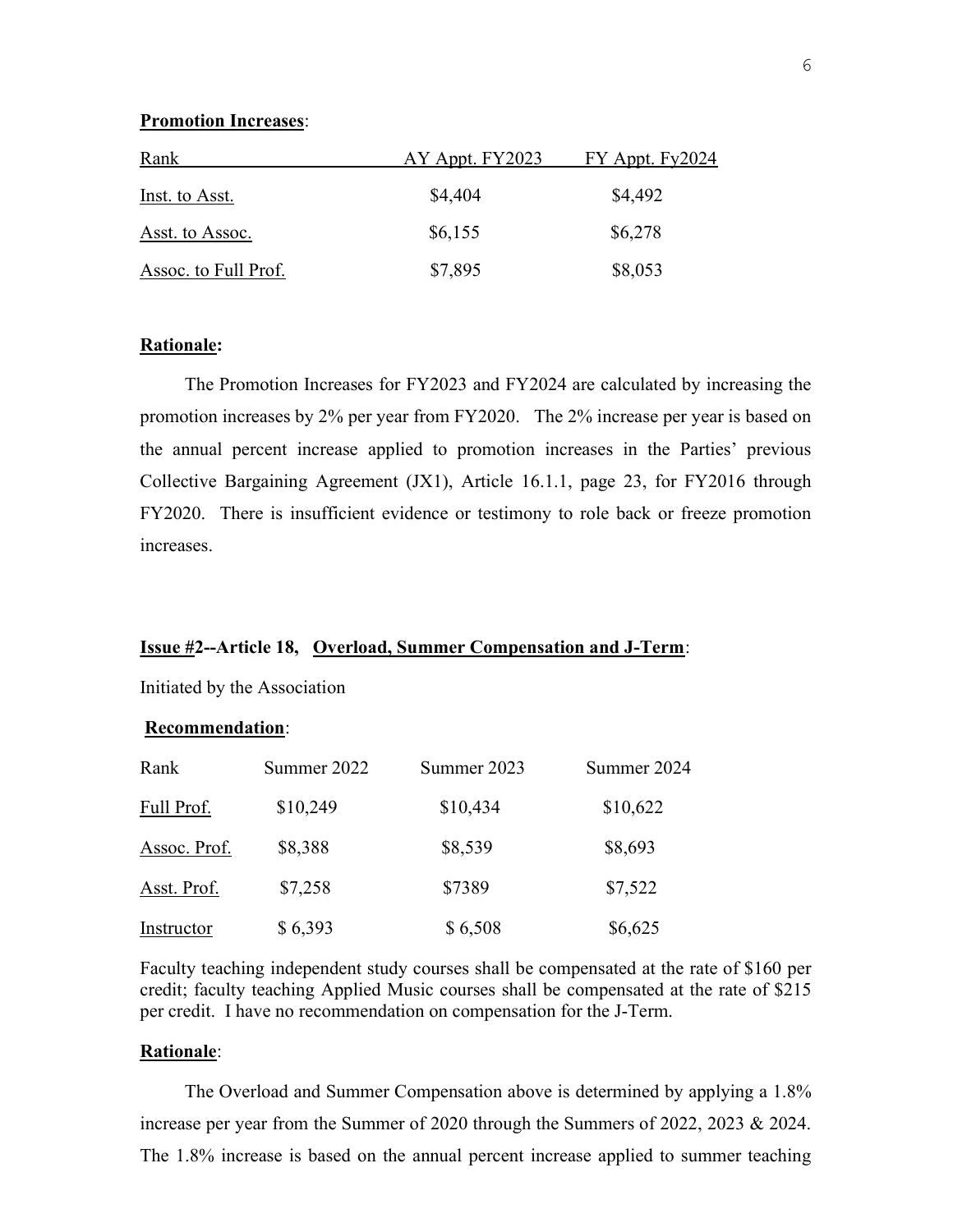compensation in the Parties' previous Collective Bargaining Agreement (JX1), Article 18.1, page 36, for the summers 2016 through 2020. There is insufficient evidence or testimony to warrant freezing Overload or Summer Compensation increases. There was insufficient testimony and evidence for me to make any recommendation on "J-term" compensation.

# Issue #3--Article 17, Benefits

## Initiated by the Association and the University

The Parties have presented evidence and testimony regarding changes in Faculty Medical Insurance, Faculty Leaves, and University Retirement Contributions. Each area is dealt with below.

## Faculty Medical Insurance:

### Recommendation:

Effective for plan year 2023: Faculty should adopt the University System's new medical plan; the same plan recently adopted by Plymouth State University and Keene State College faculty. The Faculty's share of premiums will be:

| <b>Plan Year 2023</b>        | EE      | $EE + S$ | $EE+C$  | $EE+F$  |
|------------------------------|---------|----------|---------|---------|
| High Option 1000/2000        | 11.5%   | 15.5%    | 15.5%   | 19.5%   |
| Mid Option<br>300/600        | 14.5%   | 18.5%    | 18.5%   | 22.0%   |
| <b>OAP HSA</b>               | 6.5%    | 10.5%    | 10.5%   | 14.5%   |
| Employer HSA \$ Contribution | \$750   | \$1,500  | \$1,500 | \$1,500 |
| <b>Plan Year 2024</b>        | EE      | $EE + S$ | $EE+C$  | EE+F    |
| High Option 1000/2000        | 12.0%   | 16.0%    | 16.0%   | 20.0%   |
| Mid Option<br>300/600        | 15.0%   | 19.0%    | 19.0%   | 22.5%   |
| <b>OAP HSA</b>               | $7.0\%$ | 11.0%    | 11.0%   | 15.0%   |
| Employer HSA \$ Contribution | \$850   | \$1,600  | \$1,600 | \$1,600 |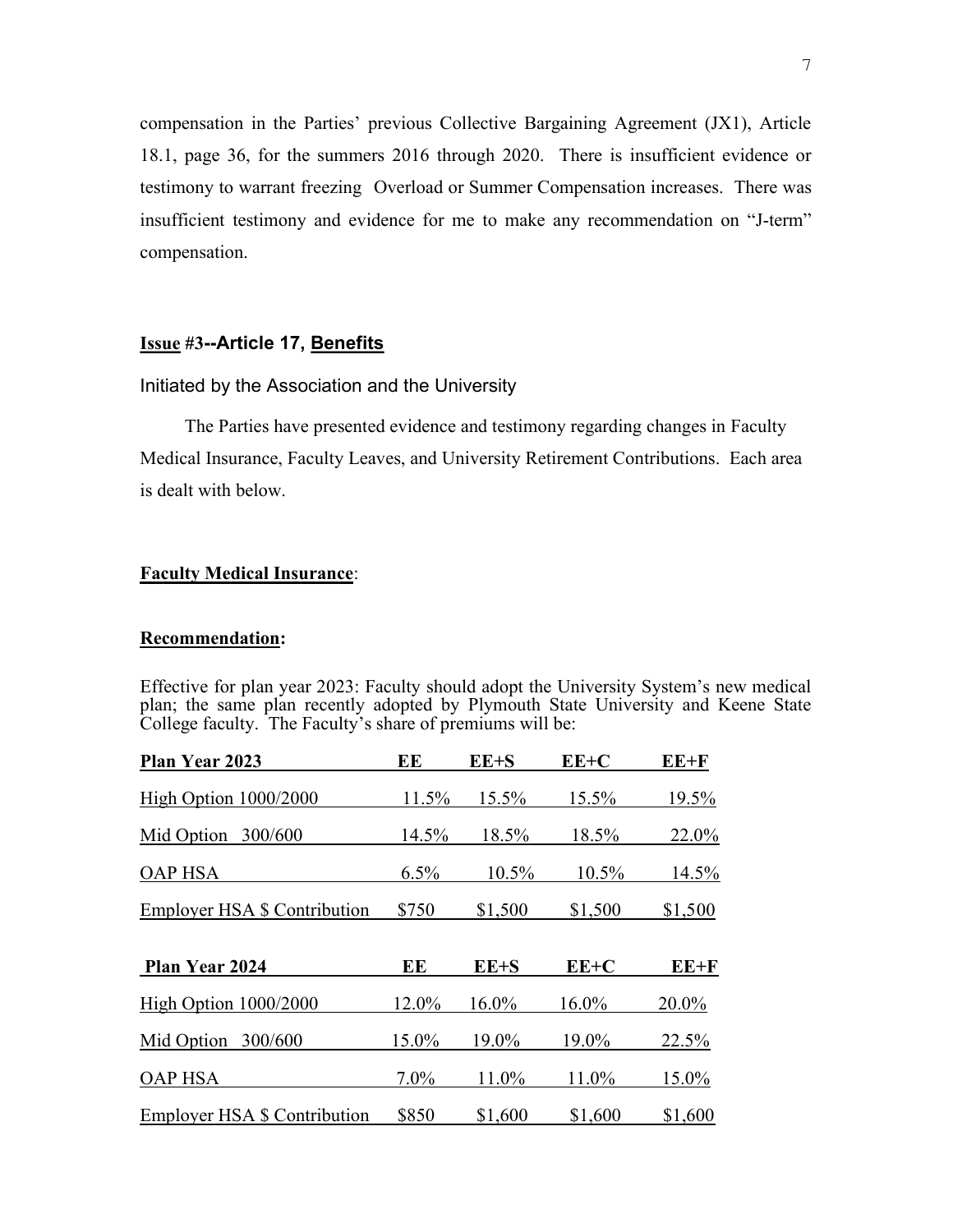### Rationale:

 The Medical Plans and Premiums recommended here are identical to the Medical Plans and Premium sharing percentages in the Plymouth State University's and the Keene State College's Collective Bargaining Agreements. This recommendation should continue to keep the University competitive with the comparator group of universities agreed to by the Parties (JX 8).

 The changes recommended here are meant to help the University System save money and streamline the administration of health care insurance by having the same health care insurance in the three institutions. Testimony and evidence indicate that the demographic headwinds the University is facing are going to continue through this decade, and get worse in 2026 and beyond. It is not too early to be getting prepared for the future challenges. The Faculty concessions recommended here on medical insurance plans and premiums will increase Faculty out of pocket costs. The recommendations are tied to the salary increases recommended above, and no further roll back in benefits.

#### Parental Leave: Section: 17.4.3.2

### Recommendation:

Increase the Parental Leave to one full semester for AY Faculty and fifteen (15) weeks for FY Faculty. Faculty may choose the semester prior to, concurrent with, or after the birth/placement of an adopted child age sixteen (16) years or younger.

## Rationale:

 The only change being recommended is to increase the parental leave from twelve (12) weeks to one full semester for AY Faculty and fifteen (15) weeks for FY Faculty, along with allowing the Faculty member a choice as to which semester to take the leave. Parental leave will continue to use accumulated sick leave first.

 Testimony and exhibits discussed the unintended inequities and problems that arise by forcing parental leave to be taken at certain times, regardless of the time of year or timing within a semester. Testimony and exhibits indicate that inequities regarding the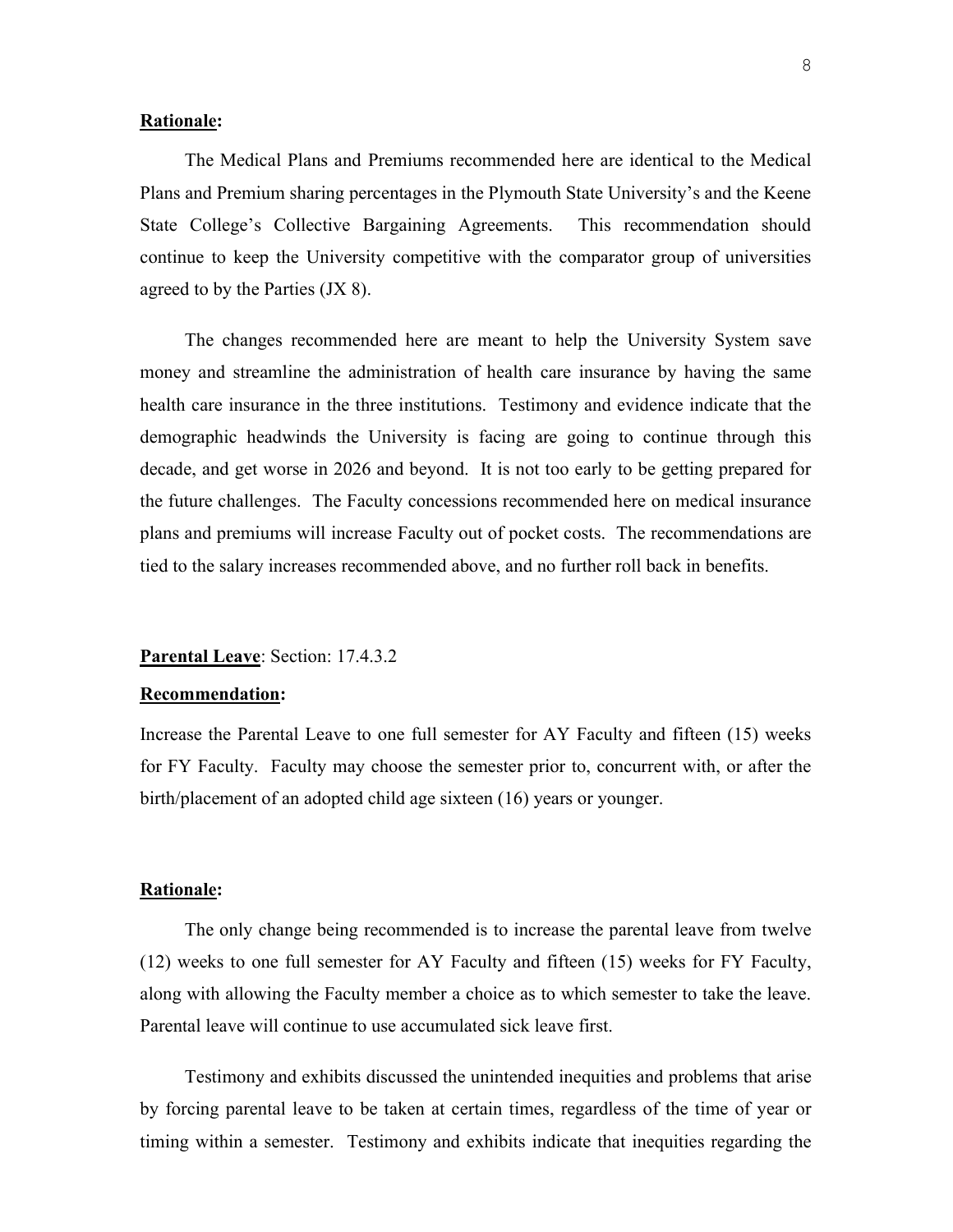benefit of the leave arise primarily for faculty, female faculty in particular, depending on the timing of the birth or adoption (AAUP-UNH Exhibits  $3A2 \& 3A3$ ). Giving the leave taker a choice of timing of the leave will alleviate some of the inequities. Testimony and exhibits also indicate that problems arise for Deans, Department Chairs, Faculty, and students when leaves mandatorily begin or end during a semester; thereby forcing changes in course instructors during the semester. This change to a semester leave policy for Parental Leave will alleviate a lot of these problems.

### Sick Leave, Bereavement Leave, and Short Term Disability Leave

#### Recommendation:

No change from the current Collective Bargaining Agreement language is recommended for any of these benefits.

### Rationale:

The changes asked for by the University under its "UTime" program have merit and the presentation was thorough. However, the integration/linking of these benefits, including the elimination/change of some existing benefits, into an integrated program raises a lot of questions and possible ramifications. Questions I do not have all the answers to, nor do I know all the ramifications of the changes. These types of changes are best done through direct negotiations between the Parties.

### Retirement

#### Recommendation:

No change from the current Collective Bargaining Agreement language is recommended for the 403(b) Faculty retirement benefit.

### Rationale:

There is insufficient evidence or testimony to warrant reducing the Faculty 403(b) retirement benefit as proposed by the University.